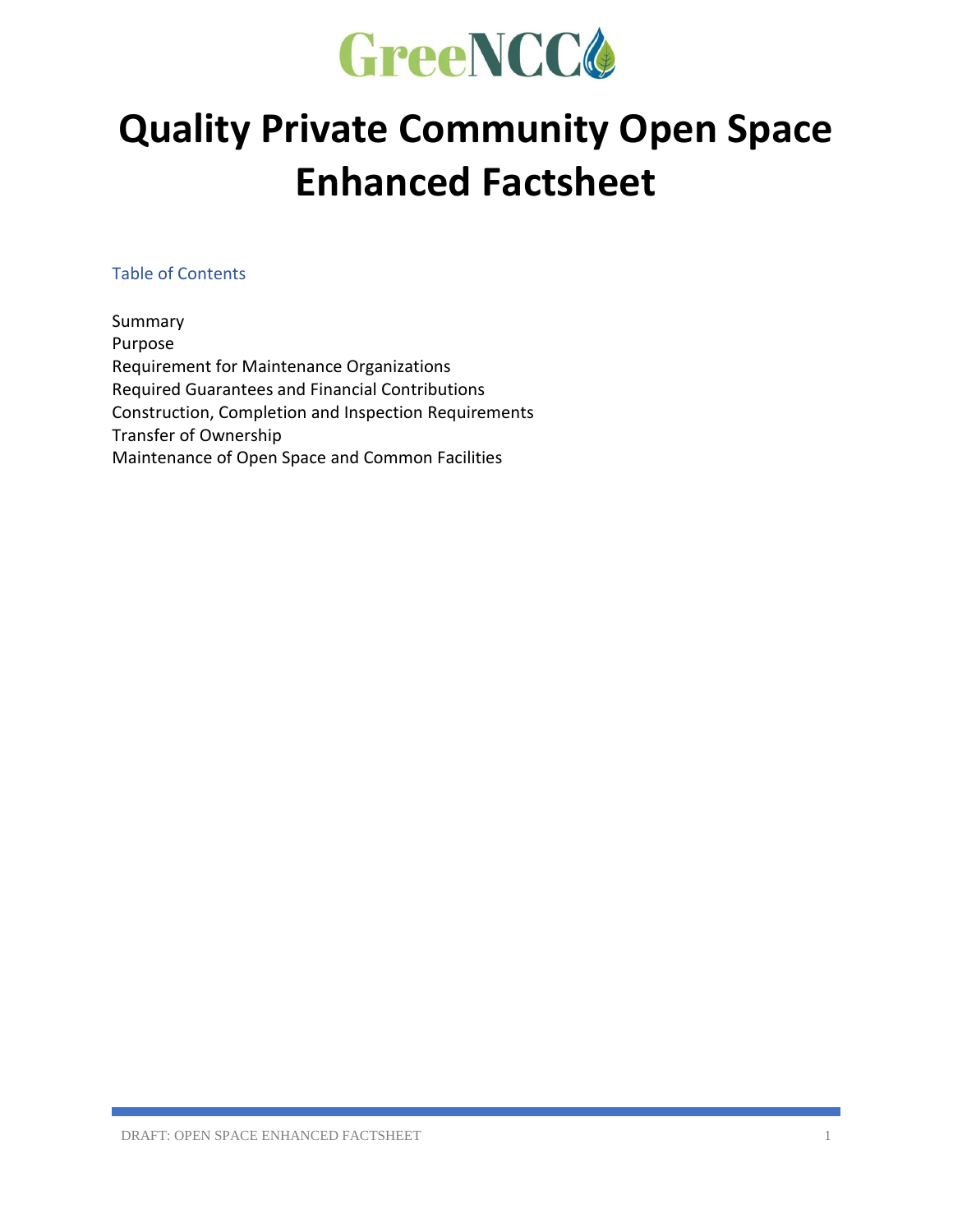

#### SUMMARY

This legislation aims to achieve higher quality private open space—both in terms of its significance to the community and its environmental value. It defines a phased process for turning over community open space with steps to help ensure successful transition, establishment, and long-term maintenance. The ordinance will also allow flexibility to adapt open space landscaping as the needs of the community change over time.

## PURPOSE

New provisions are intended to:

- Incorporate environmentally sensitive designs into the open space layout with emphasis on providing maximum resource protection.
- Permit passive use areas for activities such as farming, community gardens and solar fields, to reduce the burden on community required by traditional open space areas that required costly regular maintenance.
- Integrate stormwater management into the landscape design so that these features are an aesthetic and functional amenity of the community.

### REQUIREMENT FOR MAINTENANCE ORGANIZATIONS

Prior to plan recordation, the developer shall identify an appropriate maintenance organization or governmental body responsible for maintaining the open space and common facilities. Each form of maintenance organization has standards regarding maintenance responsibility. New provisions for each are as follows:

- *Condominium*.
	- $\circ$  The form and content of the Declaration must be approved by the Office of Law prior to plan recordation.
	- o A staging plan shall be submitted prior to recordation that delineates areas to be maintained as open space to ensure the open space can be turned over to the community while the remaining units are constructed. The areas around the buildings will be inspected for compliance during the final inspection of the building permit. These areas shall be free of debris.
- *Maintenance corporation*. This option allows for the developer to form a non-stock corporation pursuant to state law.
	- o The County must approve this organization and its certificate of incorporation. The Developer is responsible for rectifying any discrepancies between the documents for the life of the community at no cost to the community. The owner of the open space is responsible for enforcing all deed restrictions within the community.
	- $\circ$  The developer shall be responsible for paying an assessment for each parcel owned within each phase that has been turned over to the community.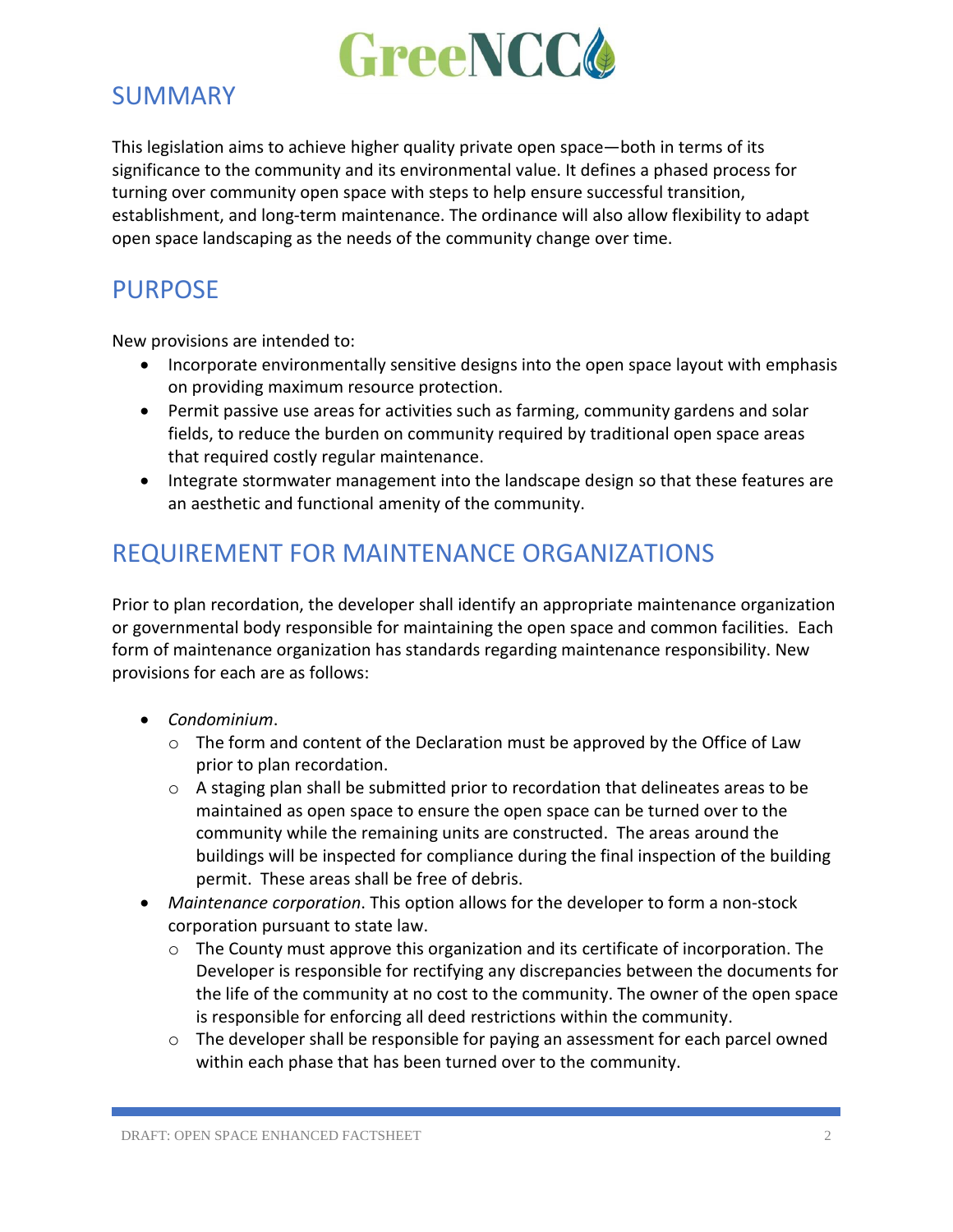

#### Conditions of recordation

Prior to recordation of a plan, the developer of the property must demonstrate that the maintenance organization has a perpetual obligation to maintain the open space and common facilities, that all lot or unit owners have a right to enjoy the private open space and common facilities, subject only to reasonable rules and regulations, and the payment of appropriate maintenance organization fees. New provisions include:

- The Developer's design professional shall design the project phases of open space to be turned over when they are completed in accordance with turn-over requirements.
- All open space, classified as active recreation, be graded to permit activities within the space to occur safely. Slopes must not exceed 5:1 unless the developer demonstrates that the use would accommodate a steeper slope.
- A maintenance plan must be provided for all existing undisturbed land or structures, to remain within the subdivision and further demonstrate that it is not a health, safety, or welfare issue.
- Open space, that is deemed active recreation, must be situated in proximity to all lots unless a means of access is provided within the open space.
- All historic structures to be preserved must to be kept in good repair and if they are to be reconstructed, the work shall be complete prior to the issuance of seventy-five (75) percent of building permits within the subdivision.
- Contaminated soils shall not be buried within any residential open space or lots.

#### Duty to inform home buyer

In residential home sales, the seller of a lot, or his or her authorized agent, has an affirmative duty to inform the purchaser about maintenance corporation membership and educate the purchaser about members' responsibilities. This duty requires the seller to provide the buyer with a copy of the maintenance declaration and bylaws. A written acknowledgment stating that the seller has fulfilled his or her duty under this section shall be signed by the purchaser.

New provisions require that the seller provide a document outlining the maintenance to be performed by the maintenance corporation to each buyer within the maintenance declaration.

## REQUIRED GUARANTEES AND FINANCIAL CONTRIBUTIONS

Performance guarantees are required to ensure that open space is designed, built and maintained according to the plan submission. Possible violation includes:

• The County may pull the performance bond of any Developer who ceases work for longer than two (2) years and complete the open space for the phases that have been constructed and not turned over.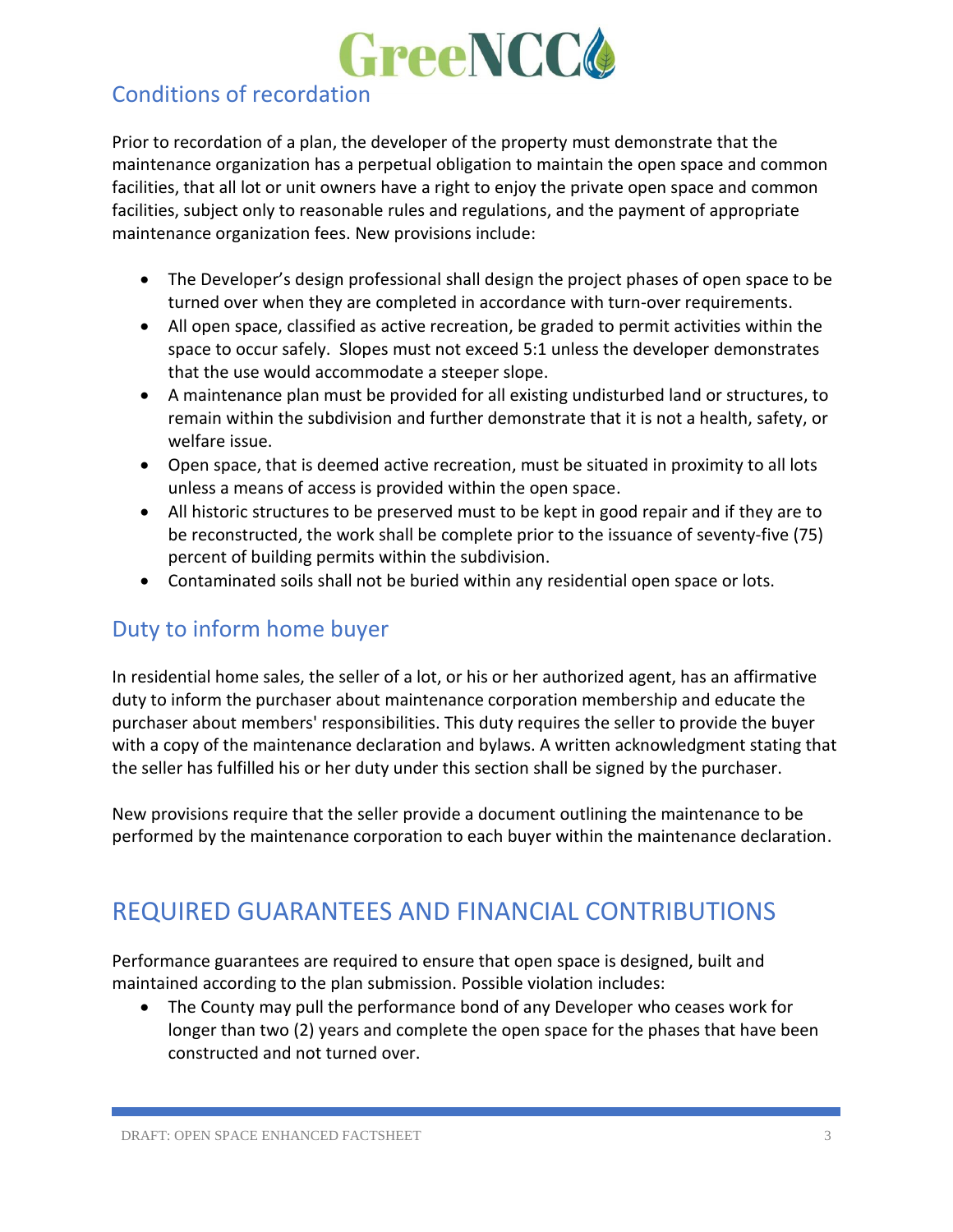

#### Maintenance escrow

The developer shall place funds in an interest-bearing escrow account equivalent to the cost of maintaining the private open space and common facilities for a two (2) year period, as determined by the construction plans, natural resource area open space management plan, open space management plan, and landscape plan, but in no event shall the amount be less than the equivalent of three hundred (\$300.00) dollars per lot within the subdivision. New provisions require that in addition, the amount shall include long term replacement cost for any privately maintained alleys, streets, and storm sewer.

The funding of this account shall coincide with the real estate settlement for each lot and the developer must demonstrate that the funds have been placed with an independent escrow agent who is not under the power and control of the developer. The developer shall have a professional provide a written cost estimate to maintain the proposed open space. The estimate must include all privately maintained aspects of the open space (stormwater management, storm sewer, private streets, sidewalk, landscaping, etc.)

#### Residential stormwater management facility maintenance fund

The developer shall pay funds to the County for the purpose of residential stormwater management facility maintenance and inspections. The money shall be used for costs associated with annual inspections, long term sediment clean-out, and structural repair and reconstruction of facilities located in residential subdivisions throughout the County. The amount shall be determined on a phase-by-phase basis and noted on the Record Plan. The amount must be paid prior to the turnover of the facility to the community and the County may increase the amount if construction of the phase has not occurred within 5 years of recordation.

#### Non-residential stormwater management facility maintenance fund

The developer shall pay funds to the County for the purpose of non-residential stormwater management facility maintenance annual inspections according to a standard formula developed by the Department of Public Works based on inspection costs incurred by the Department. Potential new provisions include:

- Funds must be paid prior to scheduling the pre-construction meeting if no building permit is proposed with the project and the fee is noted on the plans. Projects with permits shall have the amount paid prior to occupying.
- The County may increase the amount if the construction of the phase has not occurred within 5 years of recordation. The additional amount shall be calculated as outlined within this chapter. Notice shall be provided to the Developer prior to the start of construction of the phase. The additional amount shall be paid prior to receiving a certificate of occupancy.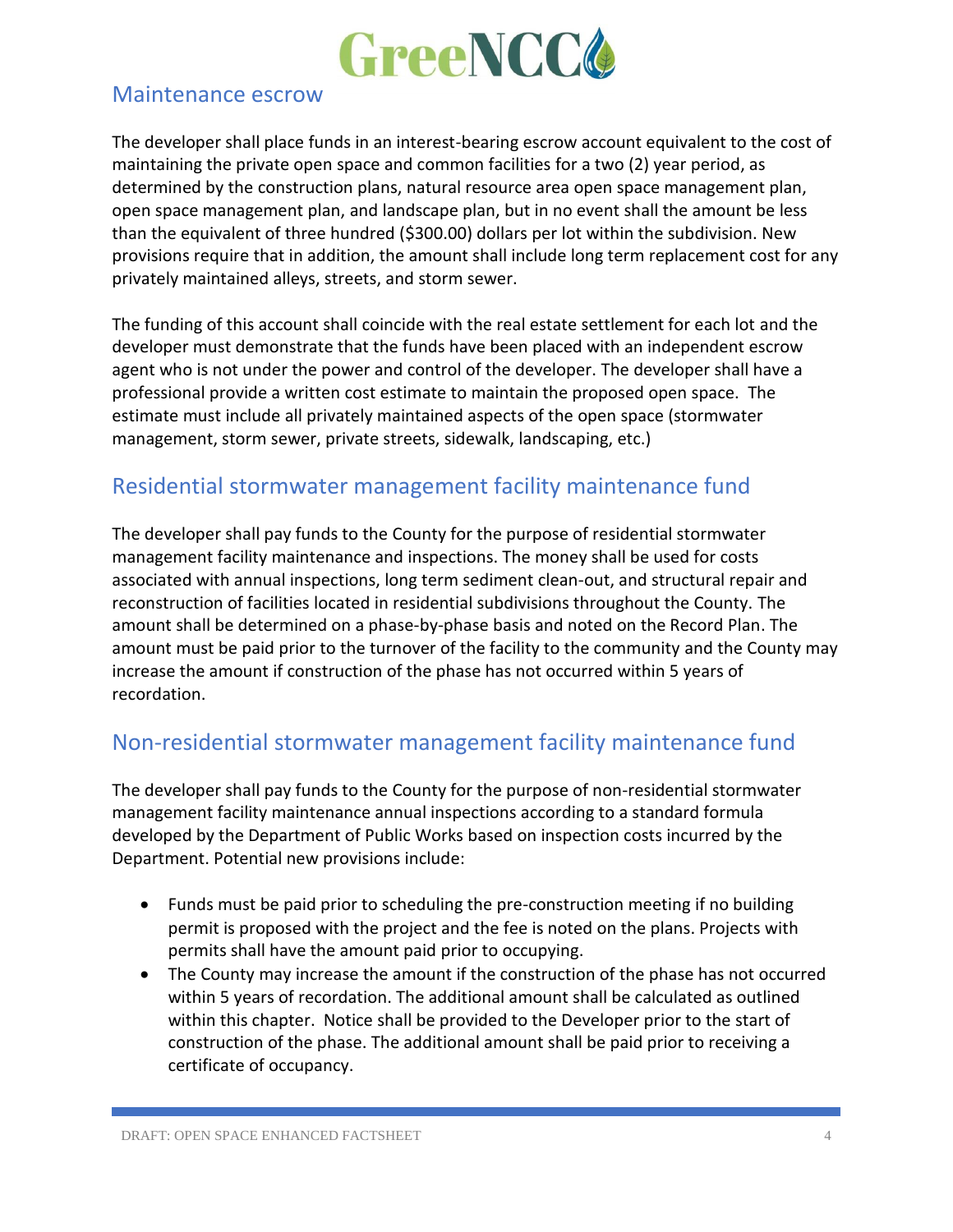# **GreeNCC4** CONSTRUCTION, COMPLETION AND INSPECTION REQUIREMENTS

All areas designated on the record plan as open space and/or common facilities including, but not limited to, streets or rights-of-way, parking areas, stormwater management facilities, drainage facilities, and active or passive recreation areas, shall be constructed, installed, or dedicated by developers, at no expense to the County. Construction, installation, and dedication of such open space or common facilities shall be subject to approval by the appropriate officials at the developer's expense. Potential new provisions require that:

- All open space shall be final graded prior to the release of building permits within each phase. The requirements must be outlined on the construction plan for all requirements to be completed. These requirements are sidewalk/walking path, conveyance systems, landscaping, stormwater management facilities, reforestation, evasive treatment, etc. The sequence of construction must outline how each of these are addressed during the construction of the phase. An extension for planting of landscaping must be made by the Engineering Manager or his designee due to the time of year (i.e., winter or summer). The request must be made by the Developer prior to the scheduling of a Post Bulk inspection.
- Construction of future phases will be prohibited if the open space within the previous phase is not completed, has an extension, or is not being maintained in good condition. Exception for cut or fill necessary from another phase under construction.
- Perimeter monuments shall be installed, and documentation from a Professional Surveyor provided to the Department prior to the release of permits. Permits designated as model homes may be issued prior.
- Community signs must be installed prior to issuance of fifty (50) percent of the total building permits within the subdivision.
- The Developer shall provide semiannual reports by the first of January and July outlining required maintenance and future progress over the next six (6) months to the Department after the passing of the post bulk inspection. All items requiring maintenance shall be noted with a time for completion. The January report shall include a summary of all work that was performed over the prior year. The Department shall withhold permits when reports are not submitted on time until such time they are received.
- If the developer cannot complete the open space pursuant to the timeframes designated on the plan, status report or as provided in this section, the Department may, for good cause shown, allow additional time for completion of the open space and/or common facilities subject to the following and may issue additional building permits.
	- $\circ$  The developer shall provide the Department with a contract and a letter of credit or certified check in the amount of one hundred (100) percent of the cost of completing the unfinished open space and common facilities along with a review and processing fee. The contract shall provide for the completion of the open space and common facilities as soon as practicable and provide for the default of the funds for failure to comply with the extended timeframes. The contract and letter of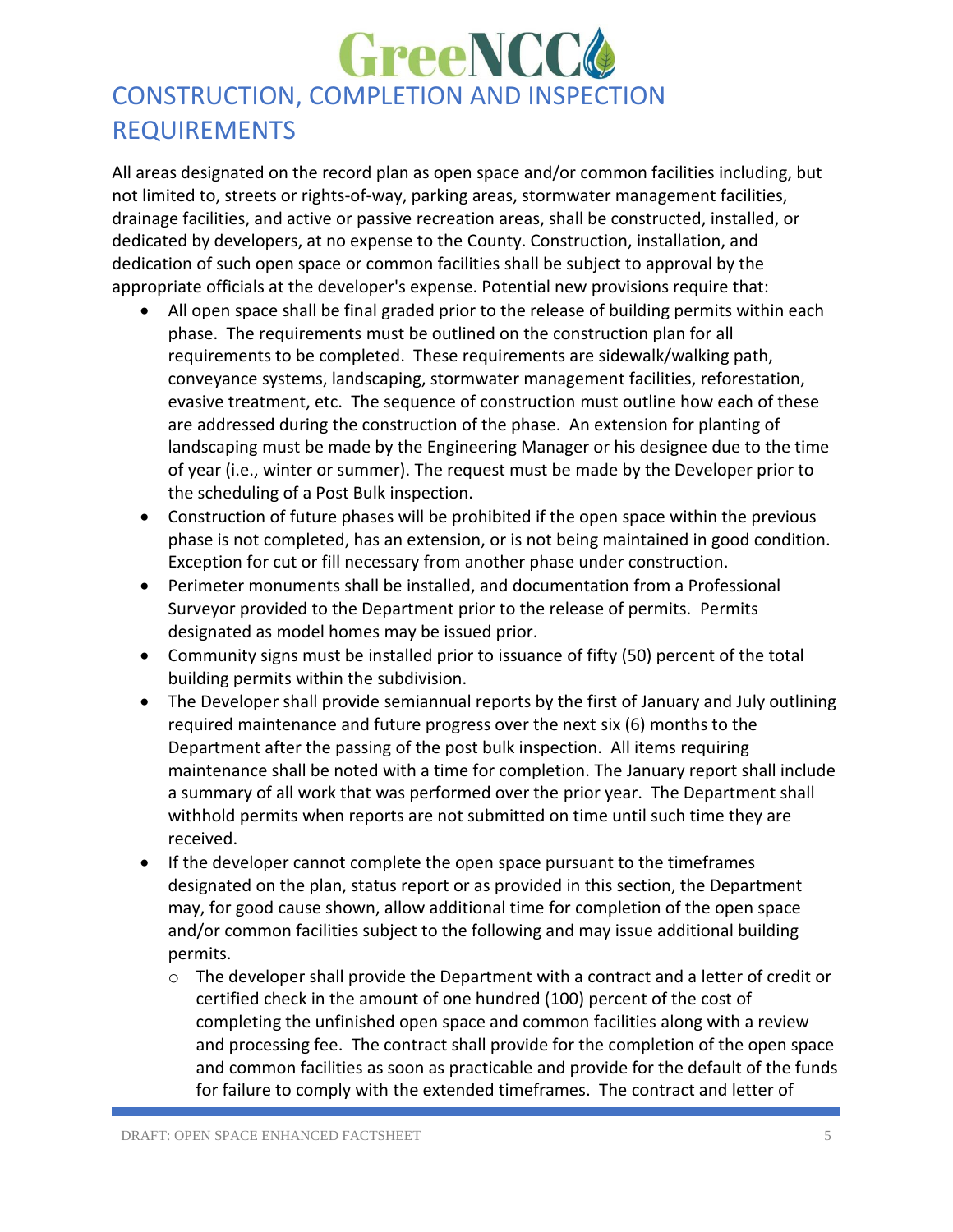

credit shall be approved by the Office of Law and the Department of Land Use. The cost estimate shall be prepared by a County licensed contractor and provided to support the cost of completion. The Department may require a third-party estimate when the estimate would not cover the cost of construction to complete the work. For phased projects the amount to complete shall only be for the work remaining within the phase(s) noted within the agreement. Agreement and extensions shall not exceed six (6) months. Only 2 extensions shall be granted. At which time the agreement is not in good standing the Developer shall be found not in Good Standing and all County services withheld.

- o An agreement and extension may be granted only if the Department determines that one (1) or more of the following conditions apply:
	- $\blacksquare$  weather conditions over the last six (6) months prevented the timely completion of the open space or common facilities; if the area cannot be stabilized with vegetation during the normal growing season as outlined within the Delaware Erosion and Sediment Control Handbook for vegetation, alternative stabilization techniques, shall be required; or
	- sound engineering and construction practices warrant the extension.
- $\circ$  If the extension is granted, the developer shall provide written notification to the current property owners and those with sales agreements describing the reasons for the delay and providing an expected schedule of completion. Documentation of the letter and verification of distribution shall be provided to the Department prior to acceptance of the agreement. Examples of verification are certified letter, acknowledgement from the homeowner's association, sign posting on site, etc. No permits will be released until documentation is provided to the Department.

#### Condition of developed open space areas

At the time of inspection, developed open space must be in good condition so that it may be used for its intended purpose. The open space shall be, at a minimum:

- Clean and contain no surface or buried debris. The Developer is responsible for the life of the community to remove the debris and remediate the area.
- Graded pursuant to the Grading Plan to drain and be free of standing water after fortyeight (48) hours, except within undisturbed natural areas. Any modifications to address standing water that cannot be addressed by the approved plan shall require a modification to the plan that shall obtain County approval.
- Free of standing dead trees, limbs and branches that pose a safety hazard to open space users. Notwithstanding the foregoing, nothing herein shall require removal of limbs an branches within forested areas, but shall only require removal of such hazards along the perimeter of the forested open space areas. Line defining plant material planted by a lot owner may be permitted as long as the root ball does not encroach into the open space.
- Free of conditions harmful to the preservation of trees thereon, such as fill or excavation around tree root zones.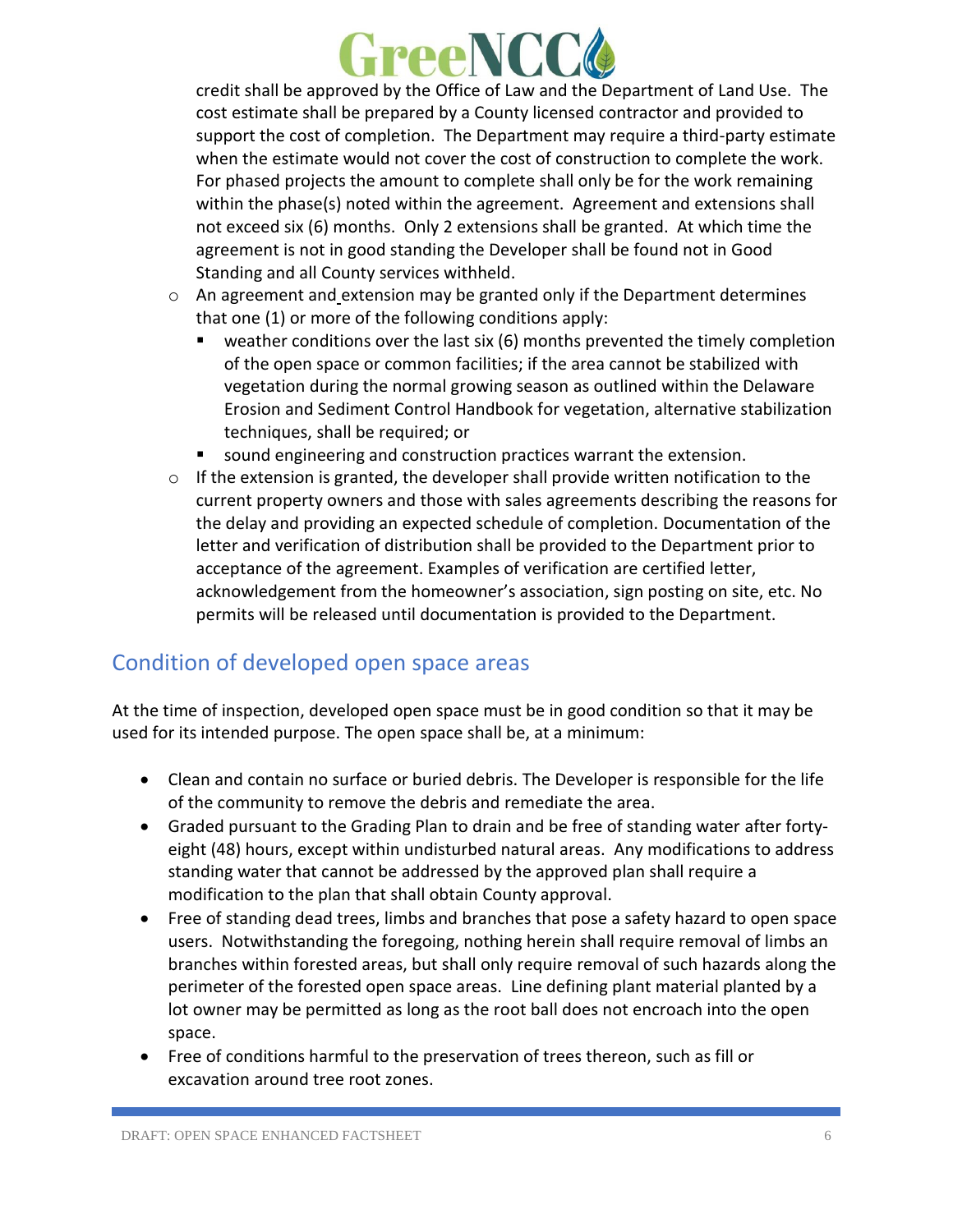

- Free of unnatural conditions created by the developer that may be hazardous to users of the open space within disturbed areas. The requirements of this subsection shall be satisfied by, for example, but not by way of limitation, construction of new features or safety improvements such as fences or berms to protect open space users from newly created hazards; e.g., abrupt drop-offs from sidewalks to drainage ditches, steep embankments.
- Free of any remnants from construction stockpiles and construction material.
- Free of soil compaction by construction activities. All areas subject to soil compaction shall be broken up or otherwise loosened to a depth of twelve (12) inches. This shall be photographically documented prior to the passing of a post bulk inspection on areas as noted on the Construction Plans or where haul roads have been utilized.
- Vegetated in accordance with the Additional Standard and Specifications of the Delaware Erosion and Sediment Control Handbook, and in accordance with the natural resource area open space management plan, open space management plan or landscape plan as certified by the professional(s) who designed and prepared the plan depicting the condition of the completed open space. The Department shall require the Developer to reseed and stabilize any and all areas where a satisfactory stand of vegetation as determined by the Department does not exist at the time of the ninety (90) percent inspection. A re-inspection shall be required when perennial vegetation is established prior to the release of the performance bond.
- Free of all unauthorized encroachments; e.g., sheds, gardens, fences, line-defining plant material, etc.
- Improved according to the open space management plan, natural resource area open space management plan, landscape plan and/or related construction drawings. This requires that stormwater management facilities must be completed and maintained. Stormwater management areas must be free of algae, invasive vegetation, sediment, and undesirable vegetation that is detrimental to the proper operation of the facility. A Registered Landscape Architect shall certify the vegetation on the Landscape Plan is alive. If vegetation does not germinate the County shall require soil testing at the Developer's expense to verify adequate nutrients are present within the soil. Any recommendations from the soil testing shall be implemented and vegetation present prior to acceptance of the open space.
- Open space shall not be utilized for construction access or disturbed once completed unless maintenance is needed within the open space.
- All stormwater management facilities, private storm sewer, private streets, and conveyance systems shall be complete. The County must find the as-builts and pipe video acceptable prior to the turnover of the open space. The private storm sewer and streets shall be certified by a third party through a report submitted to the Department.
- Private storm pipe that has less than 10 years' service life at the time of turnover shall be replaced.
- All privately maintained storm sewer and stormwater management outfall pipe and structures shall have a minimum life span of fifty (50) years.
- All storm pipe shall be installed in accordance with all DelDOT standards and manufactures specifications.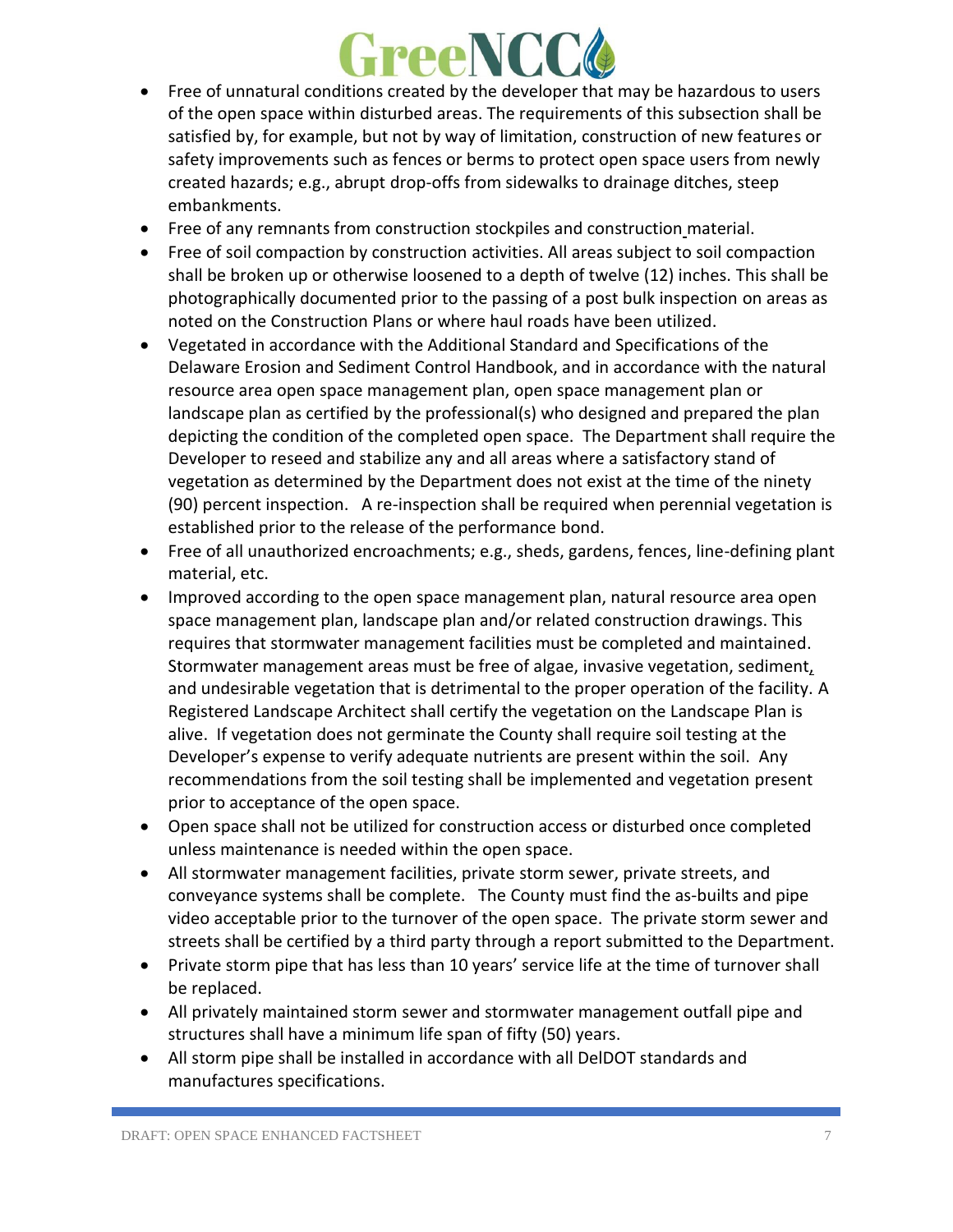

- All open space shall be clearly delineated until the open space is turned over to the community. The Department will be responsible for providing guidance of acceptable delineation methods.
- Permission to tie into a pipe system shall be provided from the owner of the downstream system when an easement or documentation of maintenance responsibility is or is not present.
- No emergency spillways of stormwater management facilities shall discharge to a residential property unless a conveyance system exists that can adequately convey the storm event the spillway is designed to discharge. The discharge shall be conveyed through an easement with no impact to surrounding structures.
- The Developer is responsible for snow removal until the streets are accepted by DelDOT. A snow removal plan shall be established and communicated to the homeowner owner association. Private streets shall be maintained by the Developer until they are turned over to the community.

#### Condition of natural open space areas

A new provision for natural open space areas allows disturbance where farmland is being converted to passive open space if farm operations cease.

#### Inspection and approval process

All open space must be inspected. The following provisions will be added to the inspection process:

- The developer shall contact the Department, in writing, requesting an inspection of the open space. The developer's request shall include the items required by the Department such as certifications, acceptable as-built surveys with required documentation, status reports, applicable plans, studies, reports, private storm video, names and emails for all board members or any other additional information and all required fees. All requests for a re-inspection shall include a response letter with photographic documentation of field conditions, along with any required documentation revisions. The Developer shall also provide documentation that they are in good standing with New Castle County with all taxes, has no outstanding fees due, and no current violations present on the open space.
- Once the inspection takes place, the Department will notify the developer, in writing, of any defects or non-compliant items found during the inspection and will specify a time period in which to correct them. All items shall be corrected within the time period unless an extension is granted by the County. Any outstanding items will be subject to re-inspection fees until the item is completed.
- A certified Landscape plan shall be submitted to the County that has occurred within 15 days of requesting an inspection verifying the site is in accordance with the open space management plan. Seeding tickets of the open space shall be provided with the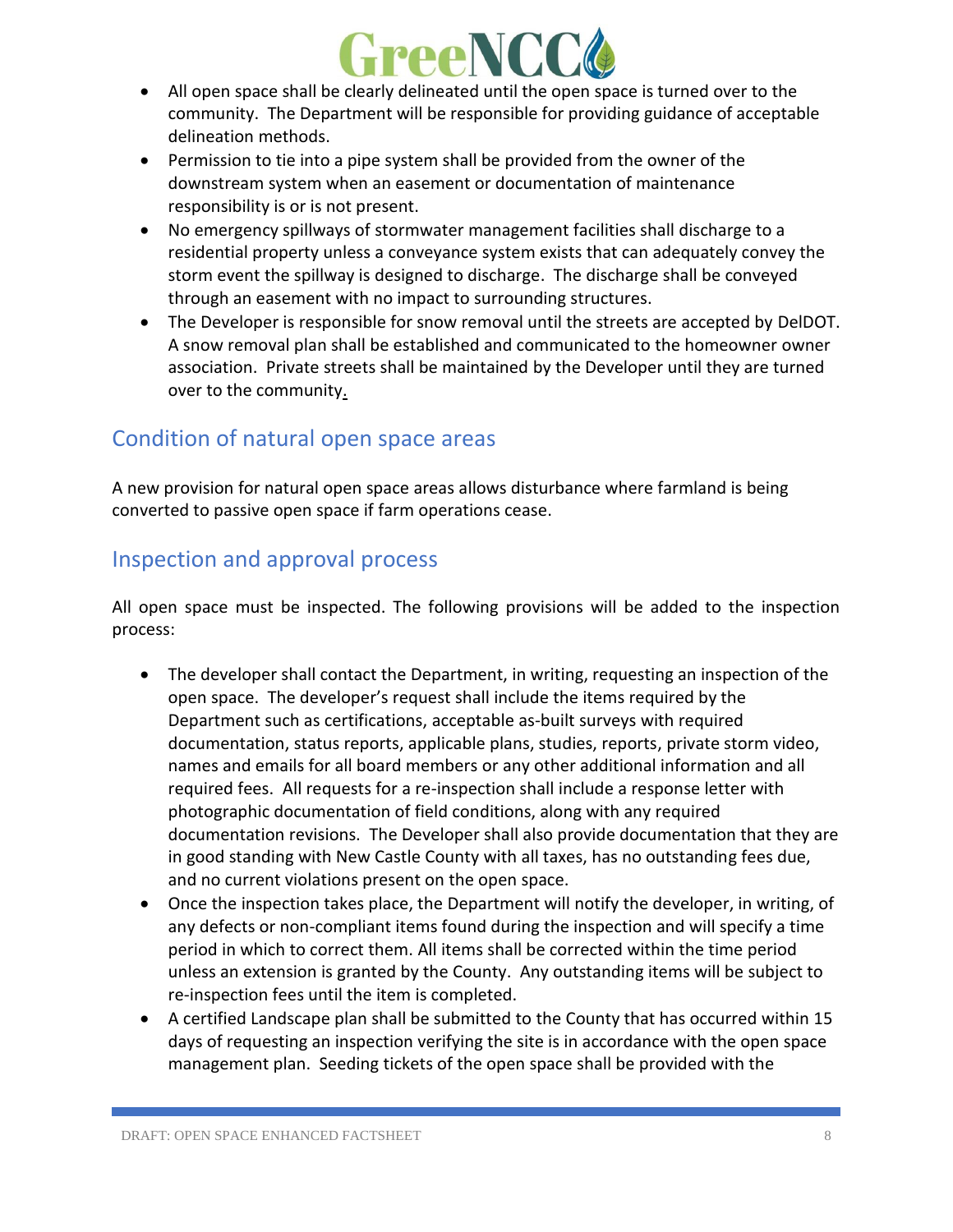

Landscape Plan along with verification the vegetation growing is in accordance with the plan.

- The Developer shall provide notification to the Community of the schedule inspection. The community may have a member present for the inspection.
- The design professional who prepared the plan, unless a written request is made to and approval is granted by the Department, for another professional, shall provide a certification verifying the stormwater management design for the site is functioning as designed and its intended purpose.
- The Developer shall provide documentation from his council verifying there are no deed restriction violations at the time of turnover. They are responsible to enforce the restrictions until the open space is turned over.

# TRANSFER OF OWNERSHIP

Developers shall transfer ownership of open space in the following manner.

- Open space shall be conveyed no later than the issuance of building permits for ninety (90) percent of the dwellings within each phase in the subdivision as noted on the Record Plan.
- All costs associated with the transfer of open space and the recordation of the open space deed shall be borne by the developer.

When projects are phased for open space turnover, the Developer shall convey each phase to the maintenance organization. The owner of each improved lot within that phase shall be responsible to pay their share of maintenance cost for the completed open space.

#### Title transfer process

The developer, or its designee, shall contact the Office of Law to make arrangements for the transfer. A new provision states that if transfers that do not occur within sixty (60) days of passing an open space inspection a new inspection shall be required and shall be subject to reinspection fees. An extension may be granted by the Office of Law.

#### Condominiums

A proposed new provision requires that all projects provide a staging plan for conveyance of the open space to condominium association while units are constructed. The items around the unit are to be verified during the building permit final inspection and shall be noted on the lines and grades plan.